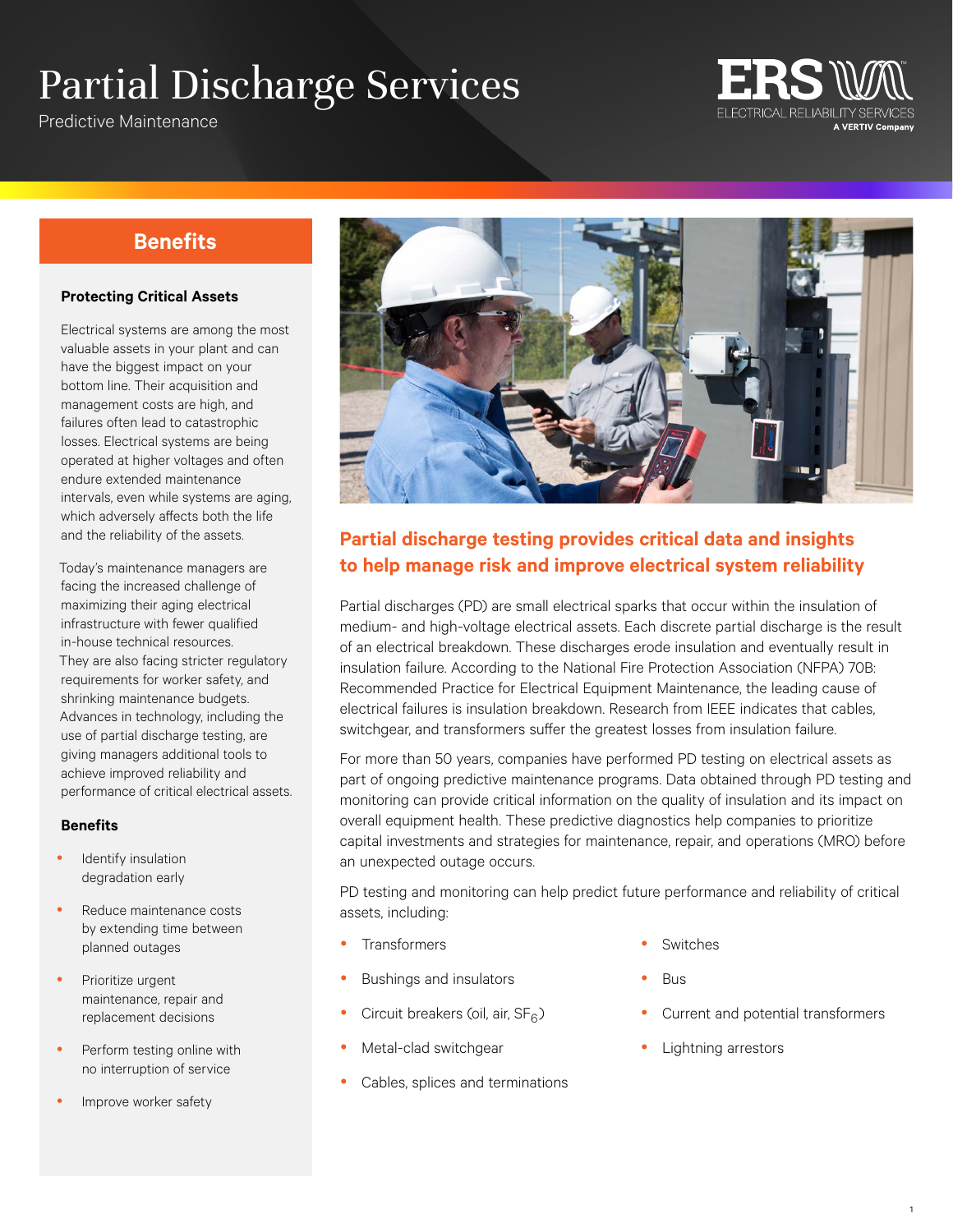### **Partial Discharge Solutions**

Our PD testing and monitoring solutions include both online and offline testing and monitoring of your electrical assets. Depending on your specific operating requirements and application, we can customize a program to best fit your needs. Choose from the following solutions:

- Online PD testing
- Equipment installation and commissioning
- Offline PD testing

### **Online PD Testing**

Online testing is a non-destructive test performed while the equipment is energized and operating at normal voltages. Compared to offline testing that requires interruption of service and production, disconnection and isolation of equipment and cables, and additional time and resources, online PD testing is an inexpensive and cost-effective solution. Our online PD services include a site survey and engineering evaluation, advanced diagnostic testing, and online monitoring solutions.



#### **Site Survey**

Our PD site survey is a valuable tool used to detect early signs of insulation deterioration, one of the leading causes of equipment failure. This initial survey is the first step to assess the condition of newly installed or aging electrical equipment and can be performed in as little as a day. Similar to other predictive maintenance techniques, the information gathered from periodic PD surveys can be used to make informed risk management decisions. Performing these surveys ahead of a scheduled maintenance outage can determine where key maintenance is required, helping you prioritize maintenance activities during timesensitive outages. For newly installed equipment, an initial PD survey can detect and identify damaged components, insufficient clearances, improper installation, poor workmanship, and even design issues before they have a deteriorating effect on the equipment or affect reliable operation.

During the initial site survey, our test engineers will scan your assets utilizing multiple sensors and the latest technology, greatly improving the accuracy of detecting different types of PD signals including:

- Transient earth voltage (TEV) sensors used to detect electromagnetic signals on metallic enclosures such as metalenclosed/metal-clad switchgear, dry-type transformers, etc.
- Ultra-high frequency (UHF) sensors used to detect airborne electromagnetic PD signals.
- Acoustic emissions (AE) sensors including acoustic and ultrasonic sensors, used to detect sounds emitted from PD sources within switchgear, air, oil filled and  $SF<sub>6</sub>$ insulated circuit breakers, transformers, and other associated

electrical equipment, as well as cable terminations and splices.

• High frequency current transformer (HFCT) sensors used to detect PD down the length of the cable.

Pre-screening provides the required data to identify which assets are emitting possible PD signals of concern and require additional engineering evaluation. We then perform an investigative analysis on the identified assets to determine if the signals contain PD characteristics that could be harmful or cause deterioration to the electrical asset. The results of the site survey and engineering evaluation are provided in a written report with detailed findings and recommendations including risk category by asset and recommended follow-up actions such as visual inspection, advanced diagnostic testing, temporary PD monitoring, or offline testing.

By detecting and trending PD, it is possible to observe its development over time in order to assist maintenance managers with strategic decisions regarding the repair or replacement of the asset — prioritizing capital and MRO investments before an unexpected outage occurs.

## **Equipment Installation and Commissioning**

Permanent installation of high frequency current transformer (HFCT) sensors will enable online access and diagnostic testing while ensuring safety and compliance with the National Fire Protection Association's Standard for Electrical Safety in the Workplace (NFPA 70E). Our installation and commissioning team can install temporary or permanent PD sensors and monitoring systems during a planned outage. Once installed, no further outage or disruptions are required for online testing.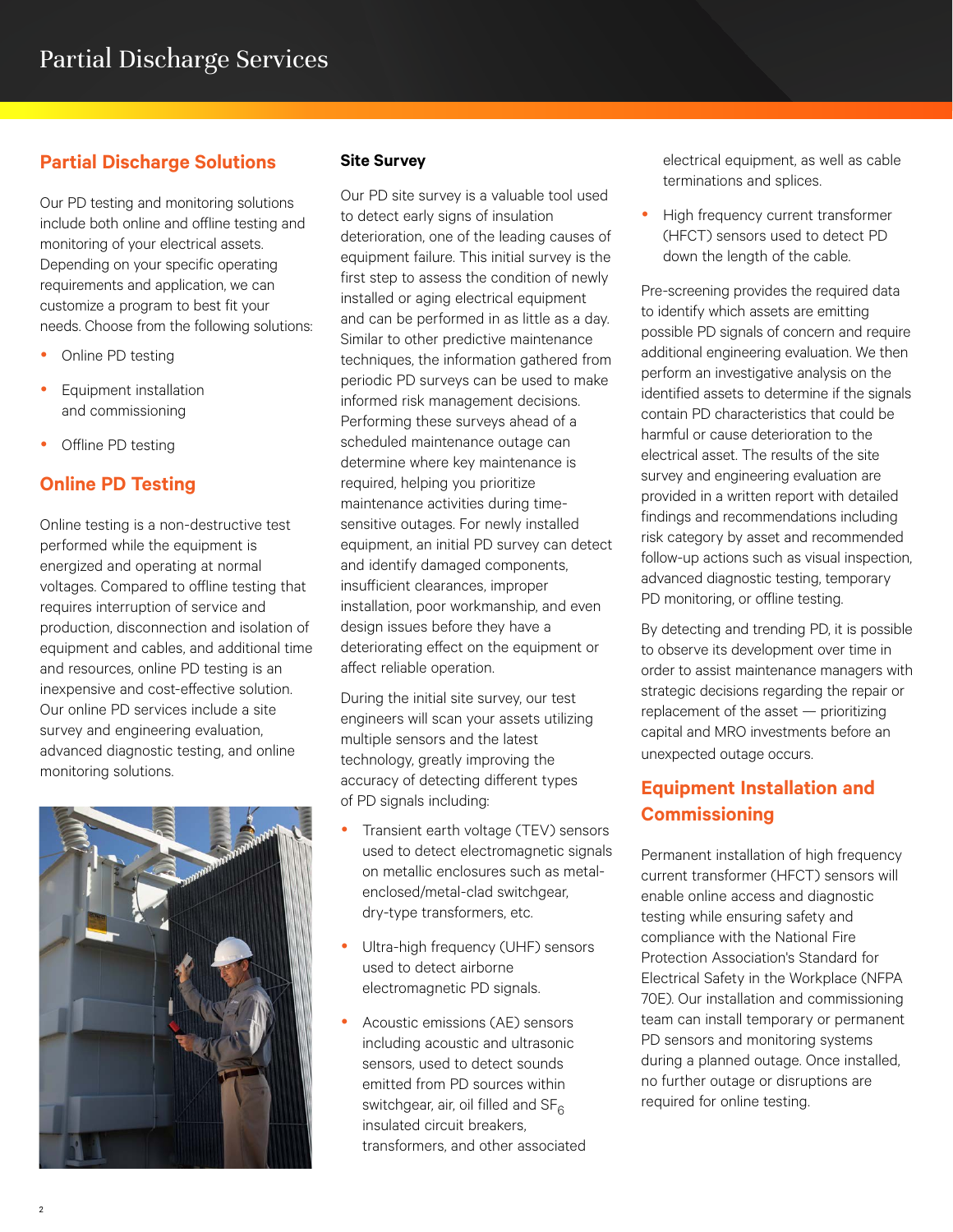



#### **Diagnostic Testing**

Typically, only 5-10 percent of mediumand high-voltage assets will have significant levels of PD activity. However, when PD activity is identified, additional diagnostics may be required to locate and characterize the PD. Utilizing our portable multi-channel diagnostic test system our field engineers apply multiple detection modes and data spectrums to analyze and determine the exact location and PD type including corona, floating electrodes, particles, voids, and surface discharges. Upon completion of the advanced diagnostic testing, a written report is provided categorizing the signal, type, and severity of the defect, along with short- and long-term recommendations for remediation.

#### **Portable Online Monitoring**

Occasionally, it may be necessary to conduct online monitoring over a short period of time. A portable PD monitor can be used to perform online monitoring for a few weeks, up to a few months. Utilizing our monitoring unit, multiple sensors, amplifiers, and cables, we will trend your assets to provide a more accurate assessment and recommendation. Typically, this solution is less expensive than installing a permanently mounted PD monitoring system.

#### **Permanent Online Monitoring**

For your most critical assets that have demonstrated high levels of PD, including those that are nearing the end of their life, continuous online PD monitoring may be the answer. Measure and analyze data on your electrical assets and provide remote access via LAN or modem to deliver continuous and accurate data on the condition and capability of the equipment. Continuous monitoring will also provide timely alerts and identify impending failures before an unplanned outage occurs.

#### **Infrared/Thermographic**

In addition to insulation failures, another leading cause of electrical equipment failure is overheating caused by poor connections, overloaded circuits, failing components, or imbalanced loads. Thermographic surveys can be used in conjunction with PD surveys to identify thermal issues. Combining these two surveys can result in an effective and efficient maintenance strategy for identifying equipment at risk of in-service failure and reducing unnecessary maintenance outages.

#### **Offline PD Testing**

Offline partial discharge testing, primarily used for cable testing, offers a significant advantage over other technologies because of its ability to measure the cable system's response to a specific stress level and predict its future performance without causing a fault. Offline testing is also known for its ability to pinpoint the exact defect location on field-aged cables, enabling the maintenance manager to accurately plan for maintenance and repair.